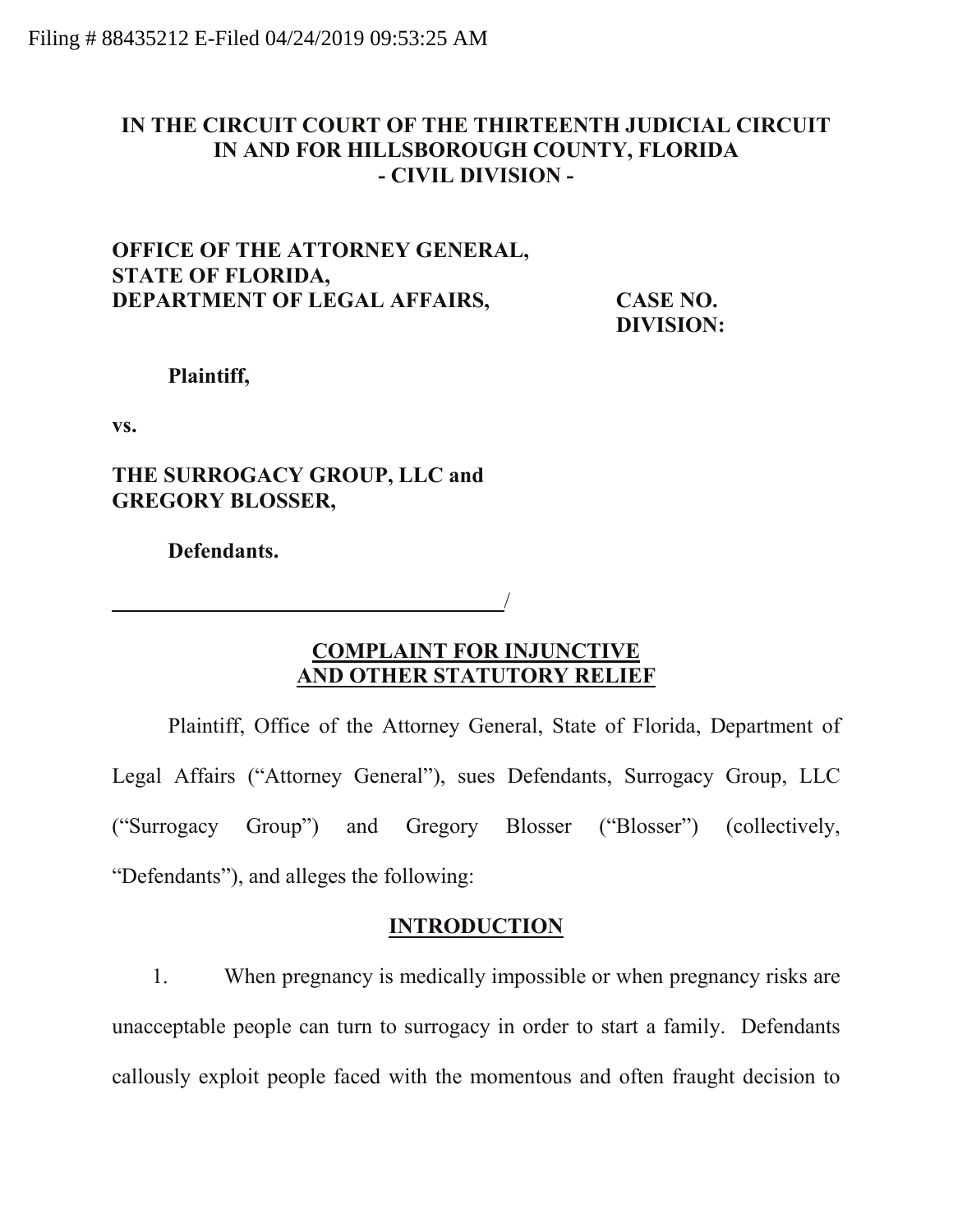conceive with a surrogate. The Surrogacy Group and its principle Blosser portray themselves as trusted guides, but for many they have betrayed this trust by taking tens of thousands of dollars and then abruptly stopping services or providing no services at all.

2. Surrogacy is an arrangement whereby a woman, who acts as a gestational carrier, (the "Surrogate") agrees to become pregnant, carry the pregnancy to term, and give birth to the child or children for another person or persons who ultimately become the parent or parents (the "Intended Parent(s)"). Gestational surrogacy occurs when an Intended Parent's eggs or sperm, or both, are mixed in vitro and the resulting preembryo is implanted within the Surrogate's body. 742.13 (6), Florida Statutes (2018).

3. The Attorney General's Office has received consumer complaints against Surrogacy Group alleging misleading and fraudulent business practices. Consumers have complained that they paid substantial fees to the Surrogacy Group to set up Surrogate/Intended Parent relationships and to assist the Surrogate and Intended Parents throughout the surrogacy process and were subsequently not provided with the promised services. Others have complained that Defendants failed to pay for promised and necessary surrogate medical care, which in at least one instance left a surrogate with significant debts for these essential services.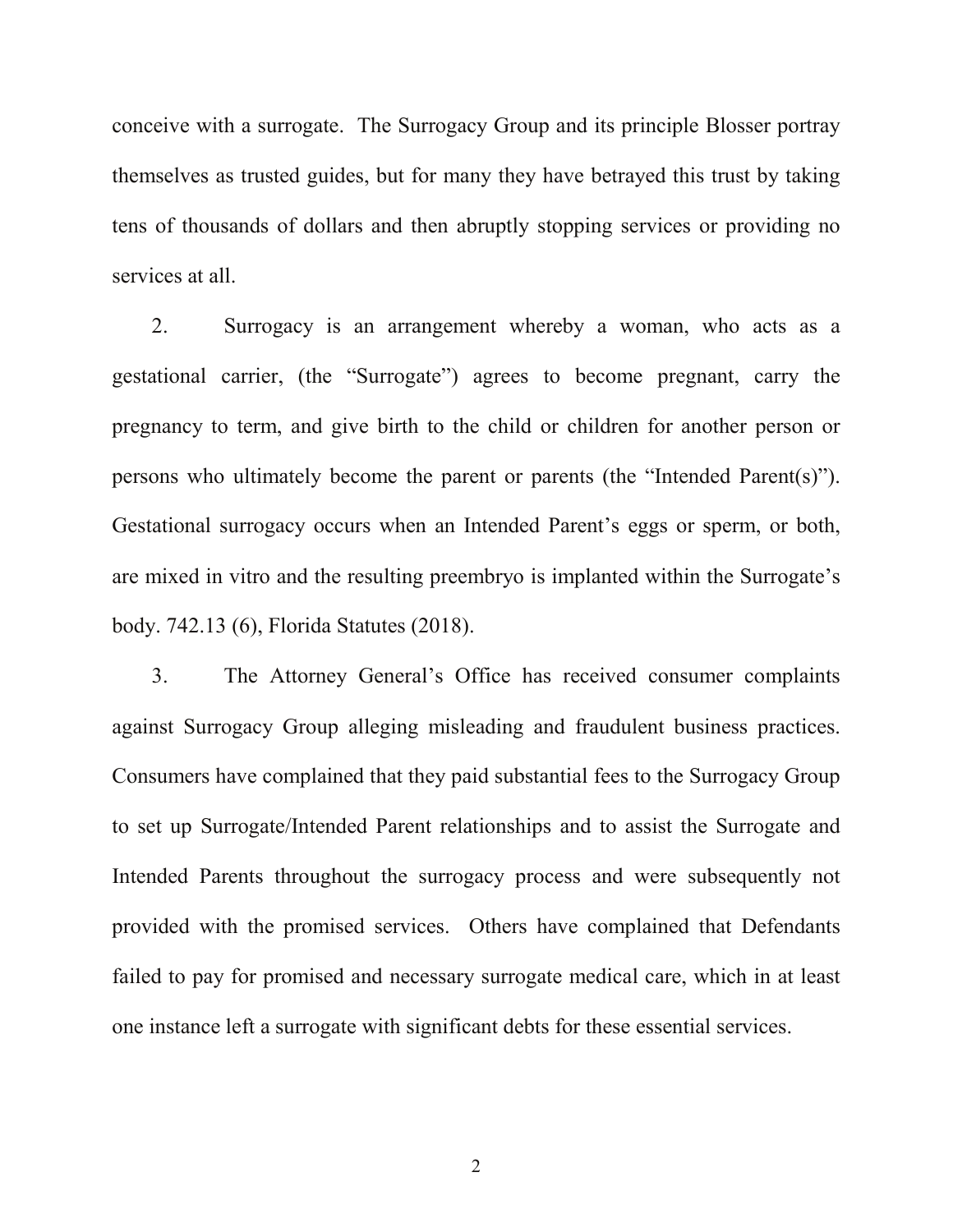#### **JURISDICTION AND VENUE**

4. This is an action for injunctive relief, consumer restitution, civil penalties, attorney's fees and costs, and other statutory and equitable relief against Defendants, brought pursuant to the Florida Deceptive and Unfair Trade Practices Act, Chapter 501, Part II, Florida Statutes ("FDUTPA").

5. This court has jurisdiction pursuant to the provisions of FDUTPA. The Office of the Attorney General seeks relief in an amount greater than Fifteen Thousand Dollars (\$15,000.00), exclusive of interest, costs, and attorneys' fees.

6. The violations alleged herein occur in or affect more than one judicial circuit of the State of Florida.

7. Venue is proper in the Circuit Court of the Thirteenth Judicial Circuit, in and for Hillsborough County, Florida pursuant to Section 47.011, Florida Statutes (2018). The statutory violations alleged herein have occurred, in part, within Hillsborough County. The principal place of business for Surrogacy Group is located in Hillsborough County. Further and upon information and belief, Blosser is a resident of Florida and resides in Hillsborough County.

8. All other conditions precedent to this action have been performed or have occurred.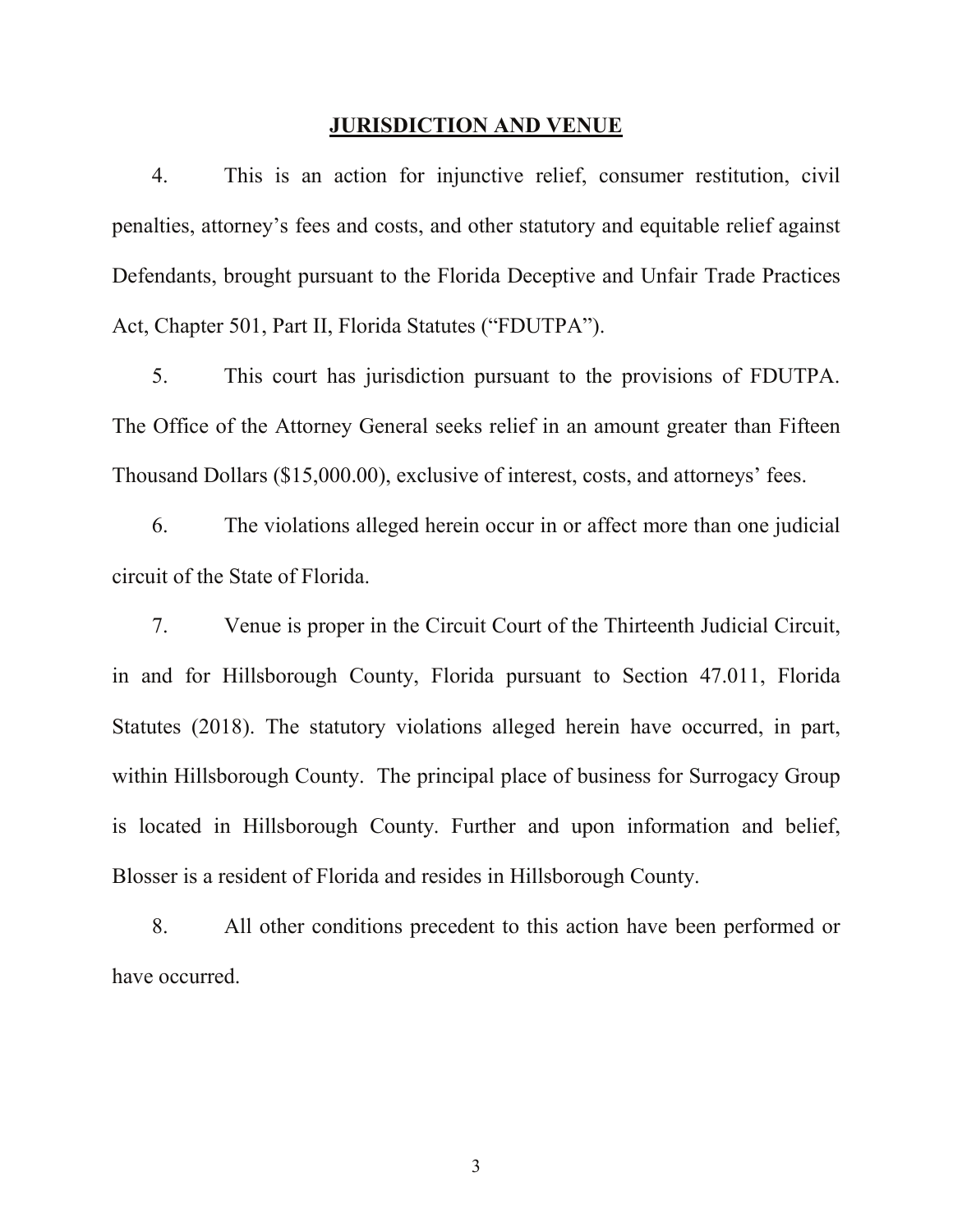#### **THE PARTIES**

9. Plaintiff is the enforcing authority of Chapter 501, Part II, Florida Statutes, and is authorized to bring this action and to seek injunctive and other statutory relief, including restitution, disgorgement, and civil penalties.

10. Plaintiff has conducted an investigation of the matters alleged herein and has determined that this enforcement action serves the public interest.

11. Surrogacy Group is an administratively dissolved Florida limited liability company with its principal address listed as 100 South Ashley Street, Suite 600, Tampa, Florida 33602.

12. Surrogacy Group was administratively dissolved on or about September 28, 2018 and is currently listed as inactive by the Florida Department of State, Division of Corporations.

13. Upon information and belief, and even though Surrogacy Group is listed as administratively dissolved and inactive, Surrogacy Group is still doing business through its principal Blosser in Hillsborough County, Florida.

14. Blosser is an individual who, upon information and belief, is currently a resident of Florida.

15. Blosser is the owner, chief executive officer, and sole manager of Surrogacy Group. Upon information and belief, and at all times relevant hereto,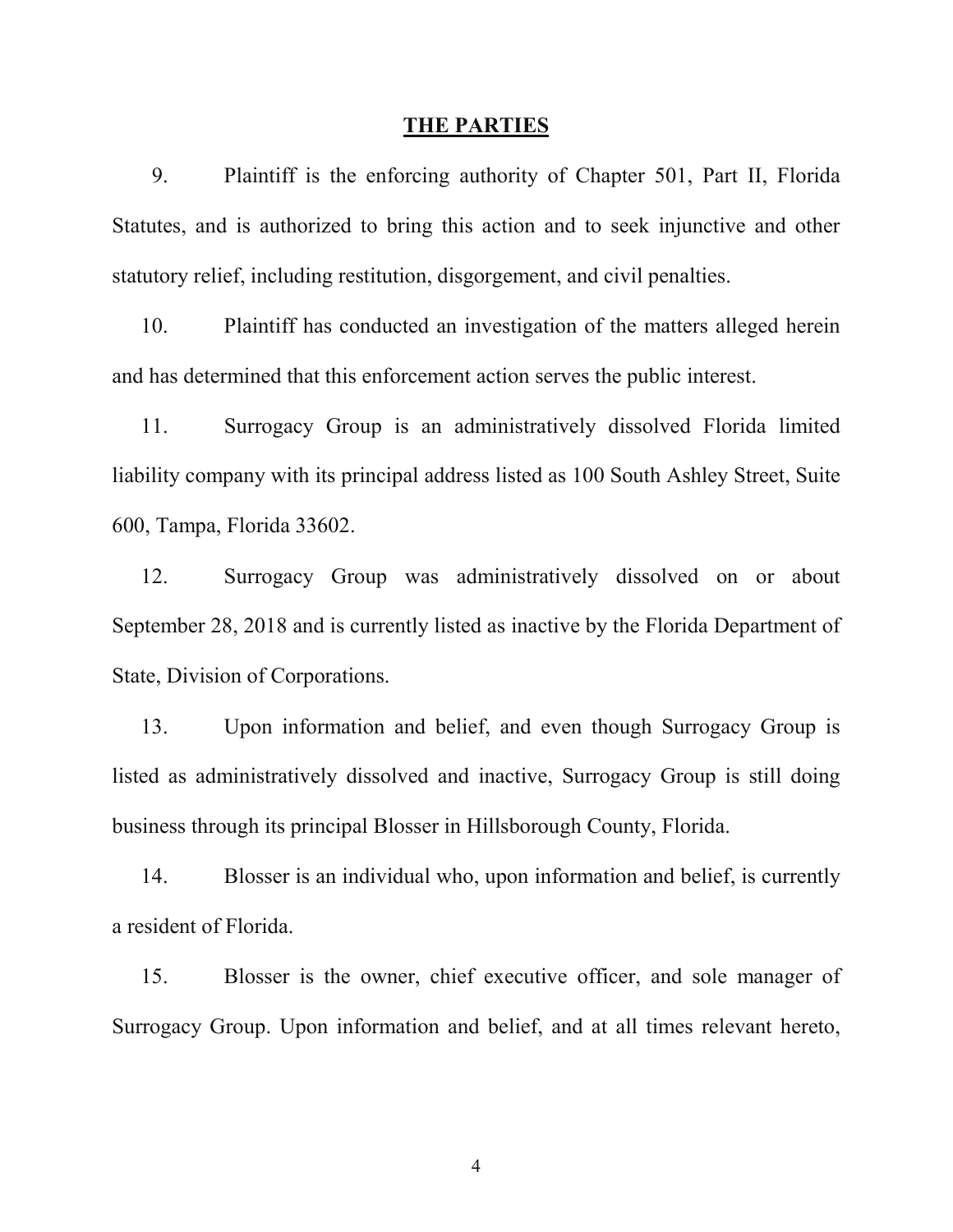Blosser directly participated in, managed, operated, controlled, and had the ability to control the operations of Surrogacy Group.

16. Surrogacy Group promotes its business through the website [www.surrogacygroup.com,](http://www.surrogacygroup.com/) ("Defendant's Website") which advertises that its agency is located in multiple states, including Florida.

17. At all times material hereto, Defendants engaged in "trade or commerce" as defined in Section 501.203(8), Florida Statutes.

### **FACTUAL ALLEGATIONS**

18. Defendants purport to offer the following surrogacy services (collectively, the "Services") to consumers;

i. locating and providing potential Surrogate options to Intended Parents;

ii. arranging for health and psychological screenings of the Surrogates;

iii. consulting and liaising with fertility clinics;

- iv. providing referrals to attorneys for Surrogates and Intended Parents in order for lawyers to draft surrogate contracts and obtain birth orders so that the Intended Parents will be properly listed on their child's birth certificate;
- v. otherwise preparing necessary legal documents so that the Intended Parents will be the legal parents of the child delivered by the Surrogate;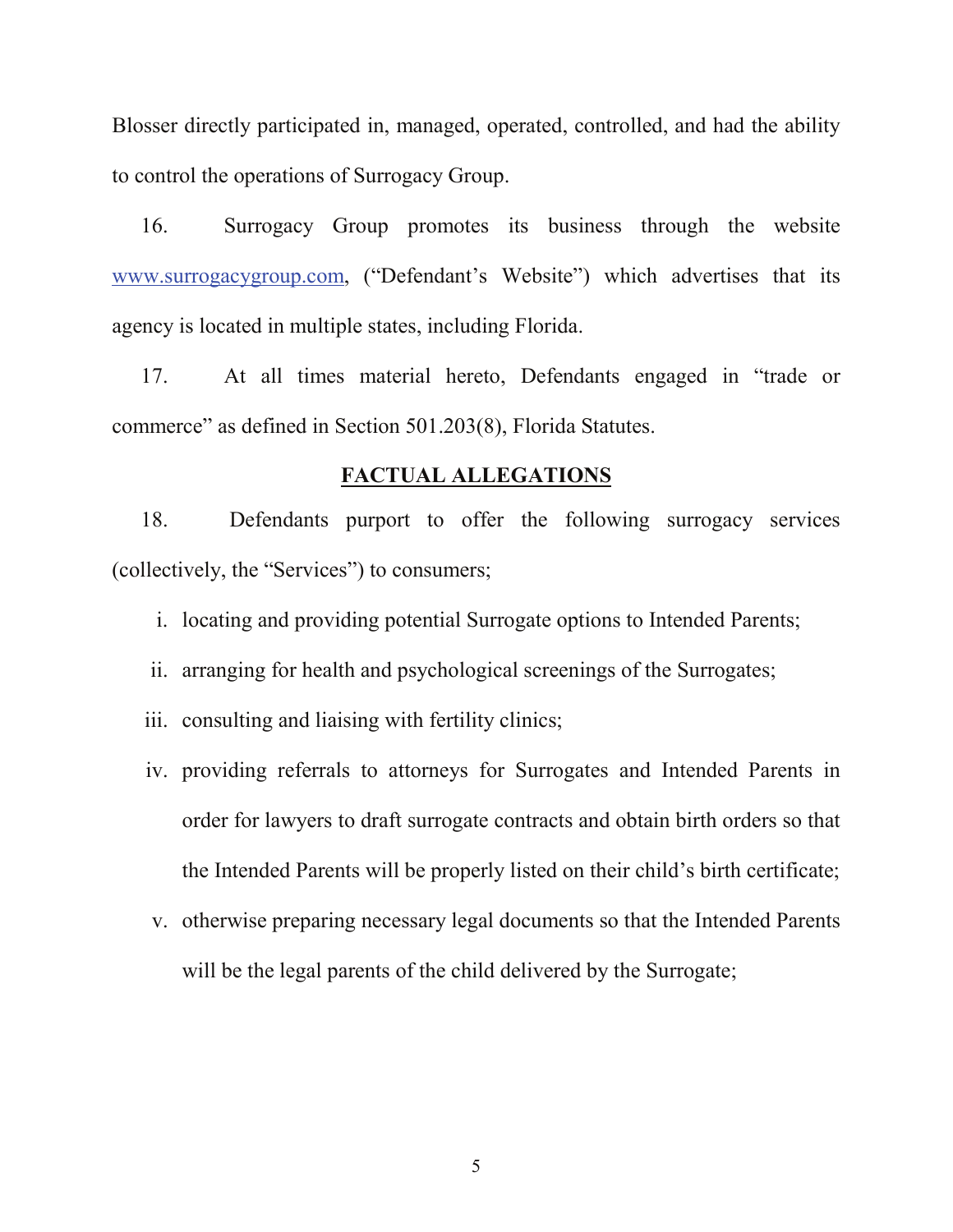vi. performing any other necessary services for the Intended Parents and Surrogate in order to assist them through the surrogacy process through to the birth of a child or children.

19. Statements on Defendants' Website indicate that Defendants have provided surrogacy services since as early as 2009.

20. In furtherance of its Surrogate/Intended Parent matching services, Defendants directly solicit potential Surrogates and Intended Parents.

21. Prior to performing a surrogate match or any other services, Surrogacy Group and the Intended Parents sign a "Client Representation and Fee Agreement."

22. At the time of the signing of the Client Representation and Fee Agreement (or soon thereafter), the Intended Parents pay Surrogacy Group a significant initial fee, potentially in excess of \$20,000.00, which represents a flat fee for Surrogacy Group's Services.

23. Client Representation and Fee Agreements between Intended Parents and Surrogacy Group state that "75% of the funds paid to The Surrogacy Group [will be] refunded back to you, in the event that a baby is not delivered." Further, Defendant's Website represents to consumers that Surrogacy Group's services come with "a money back guarantee in the event that you do not have a successful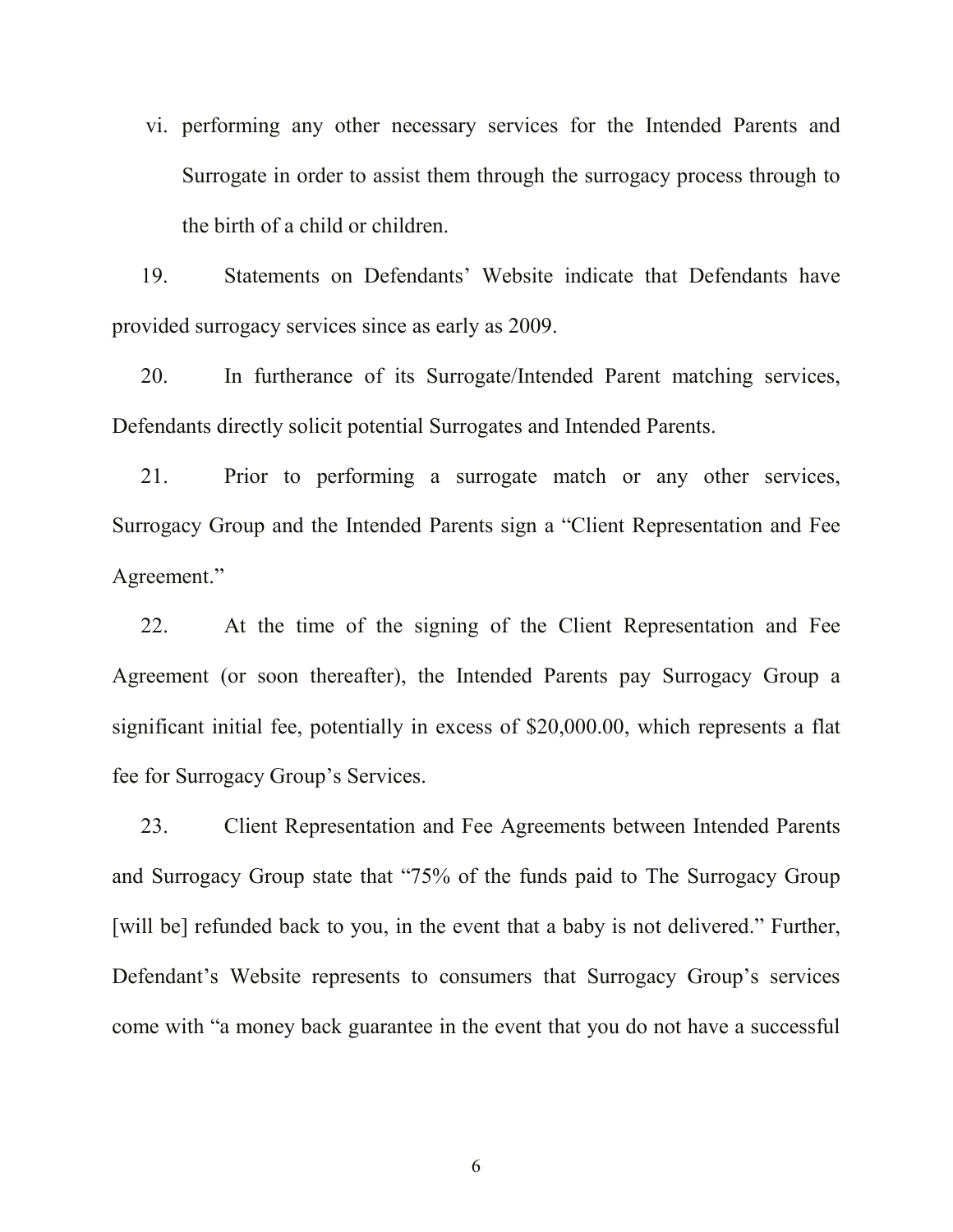journey!" However, consumers have reported that Surrogacy Group refuses to provide refunds or ignores refund requests.

24. Once a match between Intended Parents and a Surrogate has been made, the Intended Parents and the Surrogate sign a "Gestational Carrier Agreement" under which the rights and responsibilities of the parties, including payment terms, are established. If and when the Surrogate becomes pregnant, the Intended Parents and Surrogacy Group sign an "Escrow Agreement and Instruction to Escrow Agent" (the "Escrow Agreement") which provides instructions on the process for escrow deposits and withdrawals during the surrogacy process.

25. The Surrogacy Group's "Welcome Packet" states: "Trust Account-When your contract is signed, you will deposit a certain amount of your surrogate's compensation into an escrow account. We work closely with a bonded escrow agency to make sure that your money is well protected, and the surrogate receives her compensation on time." However, on information and belief, the Surrogacy Group no longer uses an escrow agent, and instead has deposited client funds into one or more of its own bank accounts which Surrogacy Group deceptively calls an "escrow account." (the "Escrow Account")<sup>[1](#page-6-0)</sup>

26. During pregnancy, the Surrogate is generally meant to be paid a surrogate fee and reimbursed for certain surrogacy-related expenses from the

<span id="page-6-0"></span><sup>&</sup>lt;sup>1</sup> Upon information and belief, Surrogacy Group uses one or more Florida bank accounts as the purported "escrow account."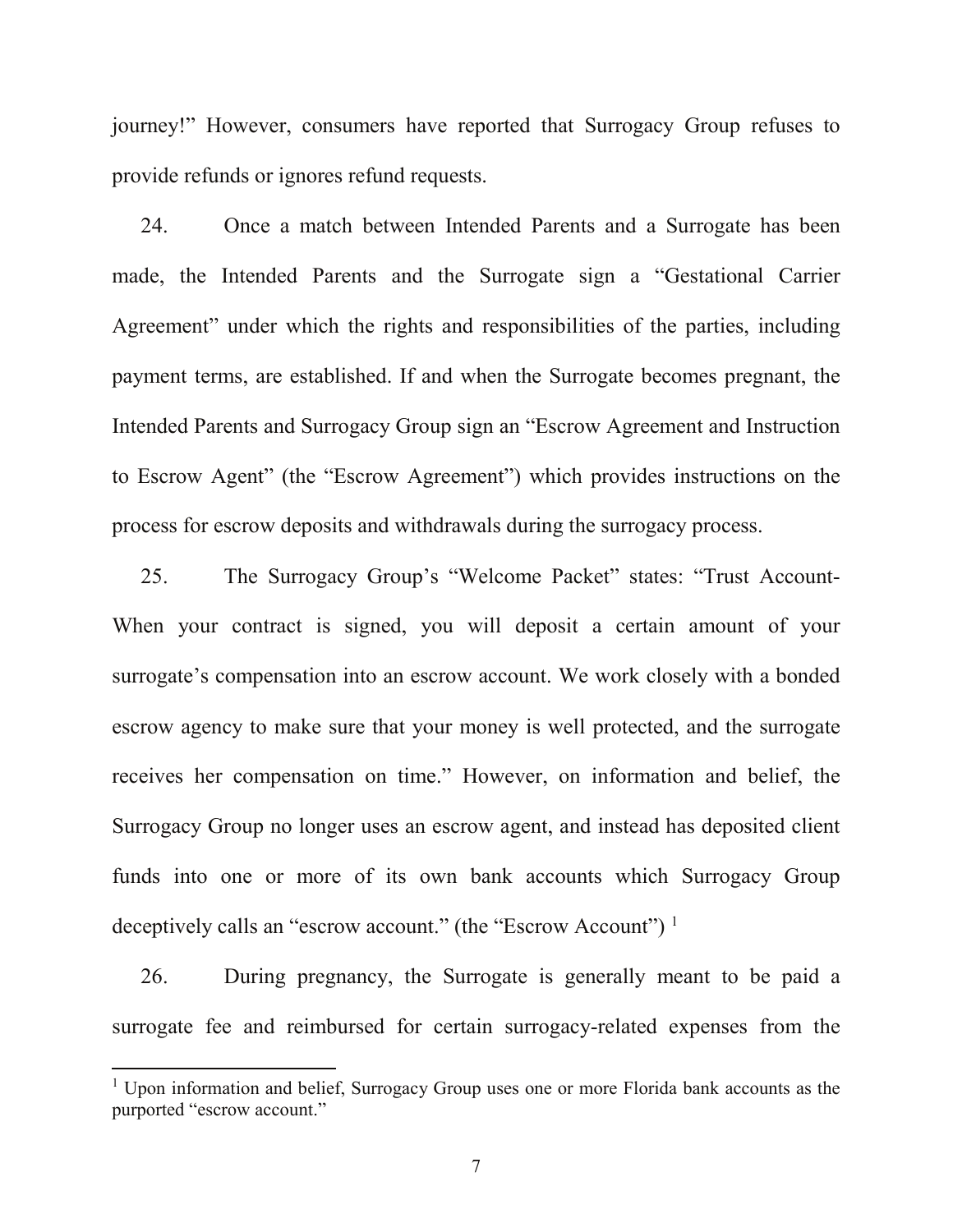Escrow Account. However, consumer complaints indicate that Surrogacy Group has failed to pay Surrogates for promised and necessary services.

27. Defendant's Website advertises that Surrogacy Group provides surrogacy services in Florida, Maryland, New York and Pennsylvania, with physical office addresses in Tampa, Florida, Annapolis, Maryland and New York, New York.

#### Complaints Overview

28. The Consumer Protection Division of the Office of the Attorney General of Maryland has received numerous complaints alleging that Defendants have collected payments for services Defendants either failed to provide or complete.

29. Starting as early as 2017, consumer complaints reviewed by the Office of the Attorney General of Florida allege a pattern of unfair and deceptive conduct by Defendants whereby Defendants would: (1) make false or misleading representations in an effort to solicit consumer business; (2) accept large deposits in the form of an initial fee and/or supposed escrow payments; (3) cut off or severely decrease substantive communication with the Intended Parents and/or Surrogates after receiving the deposited monies and; (4) wrongfully retain the deposited monies for Defendants' own benefit.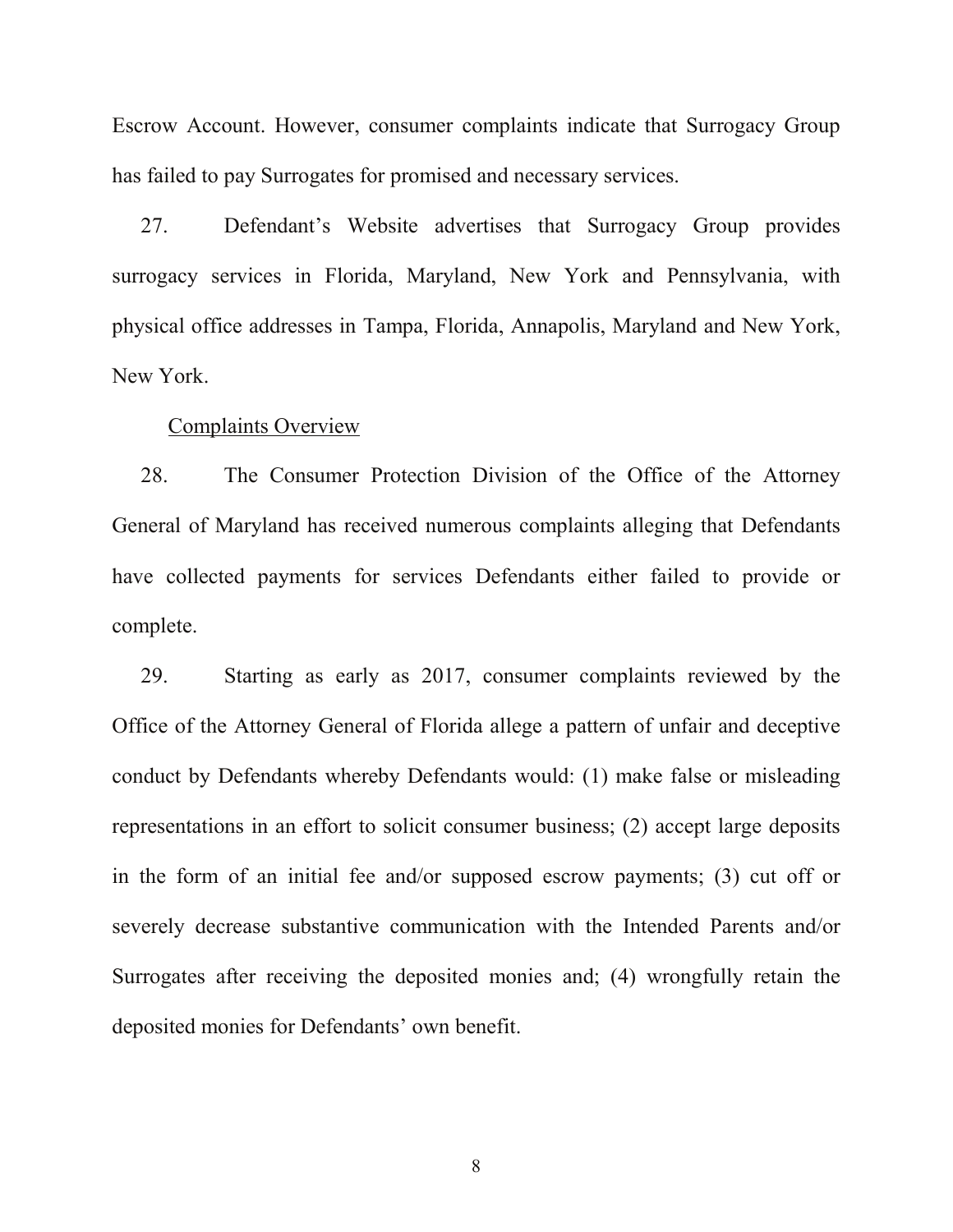### Misrepresentations to Consumers

30. Upon information and belief, Defendants made false or misleading representations to consumers to solicit or retain business.

31. Blosser represented to consumers that he and his staff would always be personally available for consultations and would perform all necessary services throughout the surrogacy process. Blosser personally wrote to one consumer: "There is no need to worry about anything  $\&$  things will go smoothly. We will go through each step together." The consumer to whom Blosser wrote that message alleges that Surrogacy Group failed to make promised and necessary payments from a \$30,000 deposit paid into the purported Escrow Account, and that Blosser subsequently ignored refund requests and stopped all communication with the consumer.

32. Blosser represented to at least one Intended Parent that he and his staff would be readily available to her 24/7 during the surrogacy process. Further, Defendants' Website states: "You will always speak to a person when you call the Surrogacy Group!" and "Communication is so important during your surrogacy journey! We are always available to assist you!"

33. In fact, after receiving consumers' monies, Defendants frequently became unavailable to consumers for extended periods of time or, in some cases, stopped responding to consumer communications all together.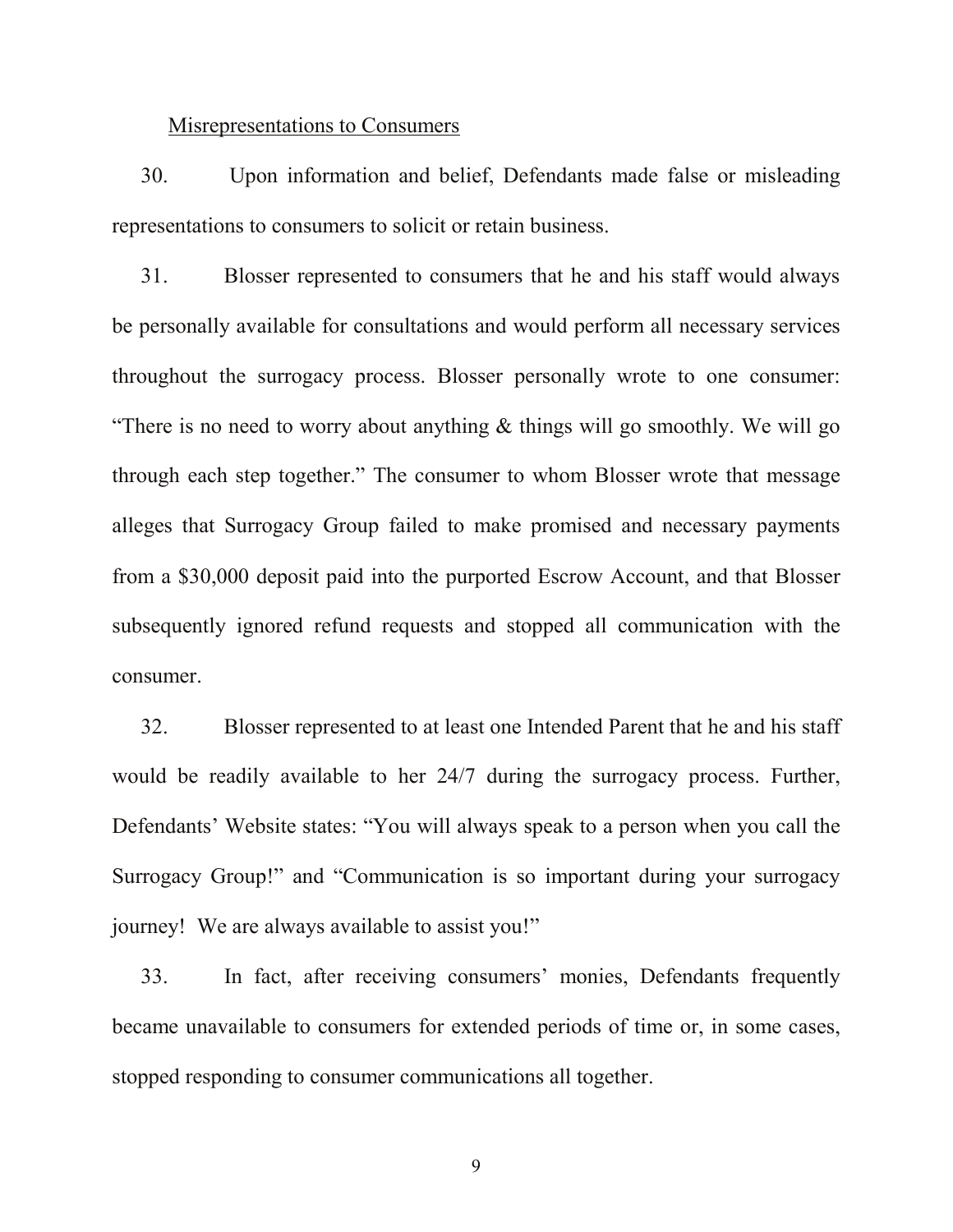34. Defendants also made false or misleading representations through statements on Defendants' Website regarding: (1) the nature of the Escrow Account and (2) whether/how payments would be made to the Surrogates.

35. Specifically, the FAQ section of Defendant's Website states:

### **"I am a surrogate, will I be paid on time?**

Yes, our Intended Parents are referred to a  $3<sup>rd</sup>$  party escrow agency. The escrow agent has a contract with your Intended Parents to make sure that you are paid on time each month. Also, the escrow agent will pay any testing/pregnancy related medical bills that you receive during the surrogacy journey."

36. Consumers allege that Surrogacy Group offered Intended Parents no option except to use Surrogacy Group as the escrow agent.

37. Further and upon information and belief, Defendants (acting as escrow agent) failed to pay one or more Surrogates for certain testing/pregnancy related medical bills out of the purported Escrow Account, even after receiving the proper reimbursement paperwork.

38. One Surrogate alleges that several fee and reimbursement payments meant to be paid to her out of her Intended Parent's purported Escrow Account (for which Surrogacy Group was escrow agent) were either late, in the wrong amounts, or not paid at all. In total, the Surrogate alleges that she is owed approximately \$15,000.00.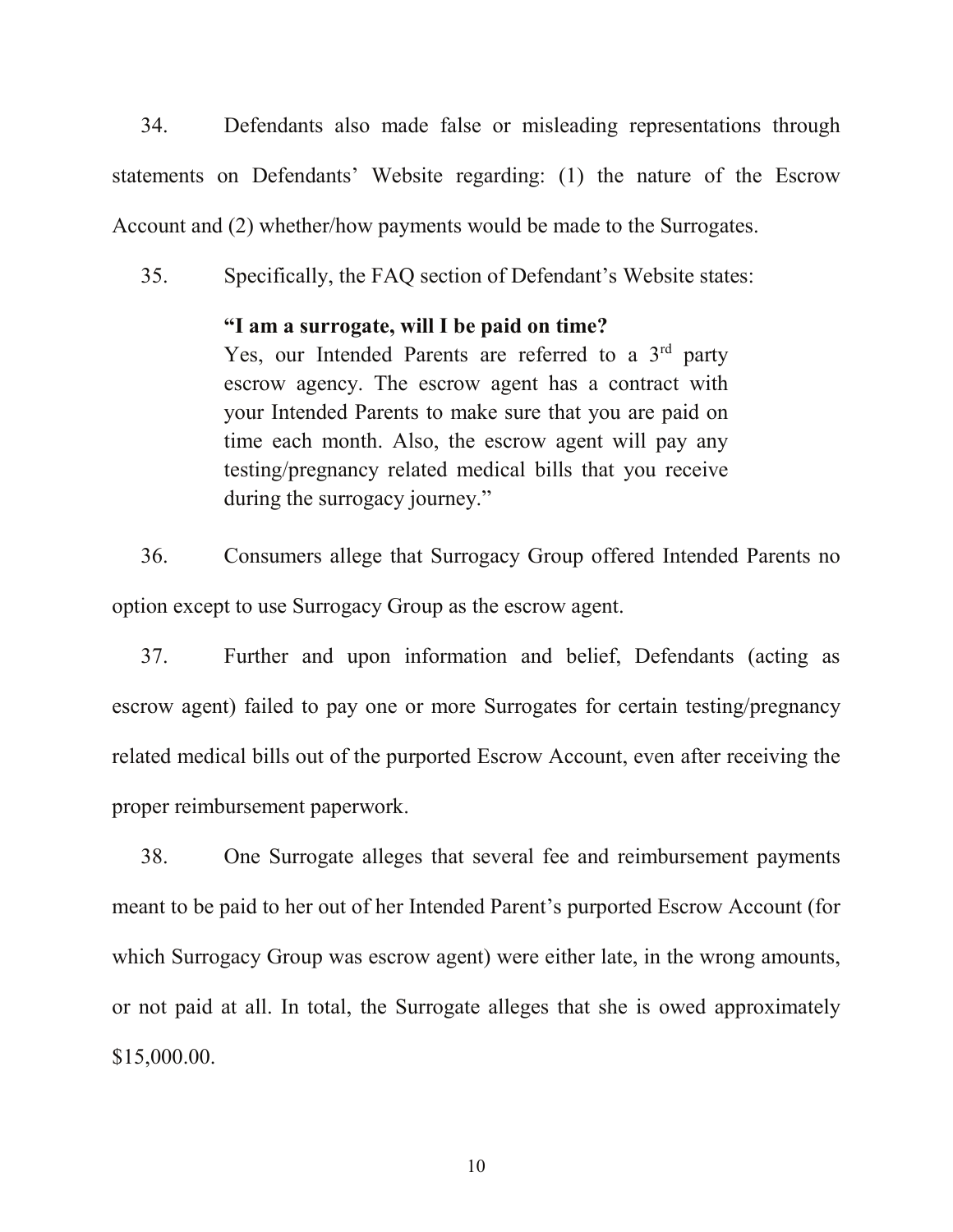39. Defendants also made false and misleading statements regarding maintenance of the escrow monies. These false and misleading statements include statements on Defendant's Website asserting that Intended Parents will receive monthly income statements showing the balance of the Escrow Account.

40. Some consumers allege that they did not receive, or at some point stopped receiving, Escrow Account statements during the surrogacy process.

41. One Surrogate alleges that her Intended Parent received Escrow Account statements with incorrect information that made it falsely appear as if she had received certain payments from the Escrow Account which, in fact, had never been provided to her.

42. Consumers allege that Defendants failed to honor their representations by: 1) not answering phone calls, texts and/or emails, 2) not returning consumer's phone calls, texts and/or emails 2) failing to refund amounts paid by Intended Parents for Services which were never performed or were inadequately performed, 3) failing to pay money and/or fees owed to the Surrogate from the purported Escrow Account and 4) failing to honor refund requests by Intended Parents for monies deposited into the purported Escrow Account after failing to make promised and necessary payments.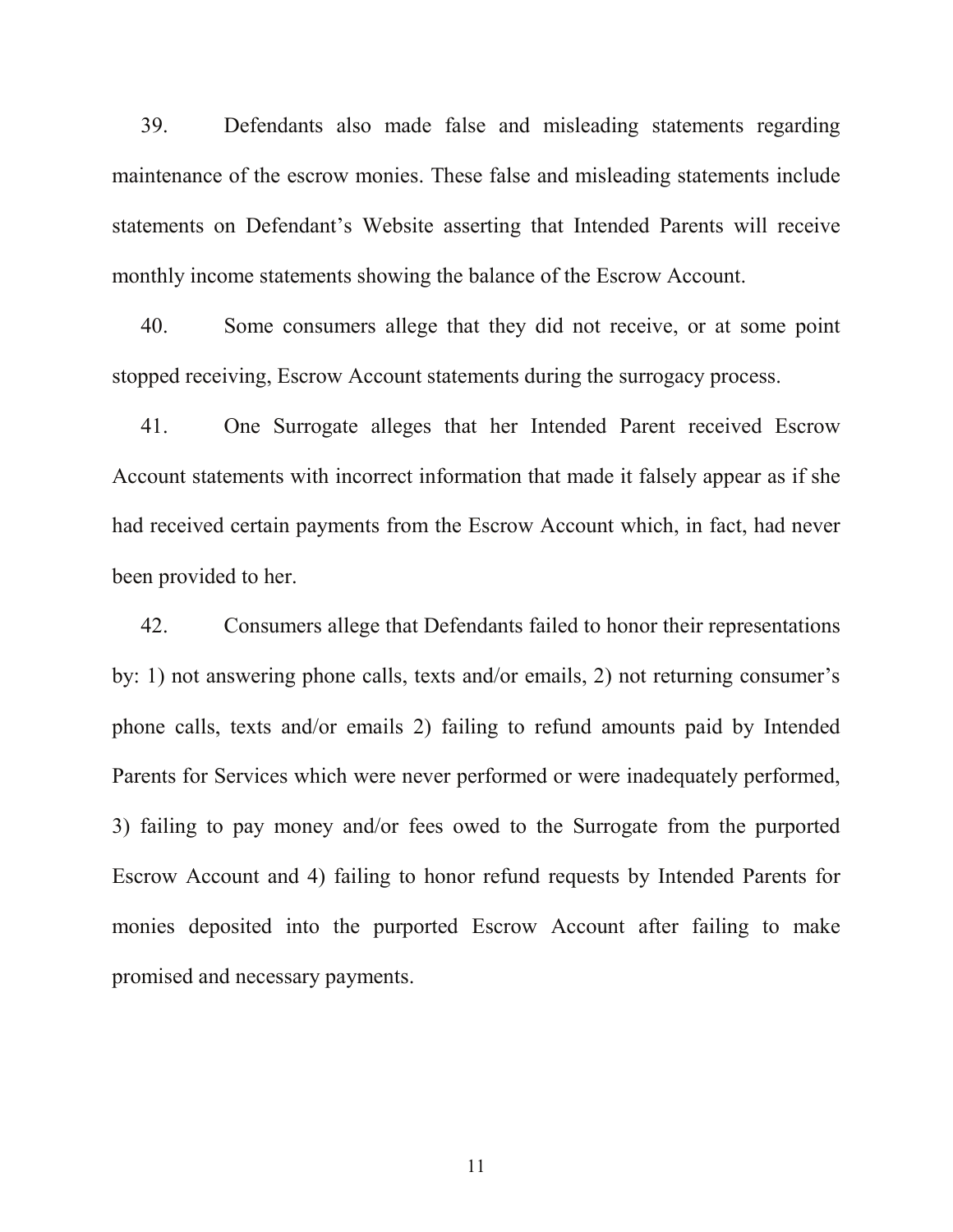#### Unfair Collection of Fees Without Intent of Providing Services

43. Upon information and belief, Blosser misappropriates consumer deposits paid by Intended Parents for his own personal use.

44. Consumer complaints by Intended Parents allege that, despite putting large deposits into a purported Escrow Account, their Surrogates were receiving only partial payments and reimbursements or, in some cases, no payments and reimbursements at all.

45. When Intended Parents reached out to Surrogacy Group to ask for a refund of their escrow deposit(s) Defendants often ignored the requests and kept the deposit(s).

46. At least one Surrogate alleges that, approximately sixty (60) days before giving birth to twins, Defendants stopped making scheduled Surrogate fee payments, stopped reimbursing her for medical expenses and cut off all substantive communication. Upon information and belief, the Intended Parent for this Surrogate has not received a refund of any portion of the monies she had remaining in the Escrow Account at the time that Surrogacy Group stopped distributing Surrogate payments.

47. Defendants have provided no reasonable explanation to consumers as to why they withheld so-called escrow funds, refused Surrogate reimbursement requests and subsequently refused consumer refund requests.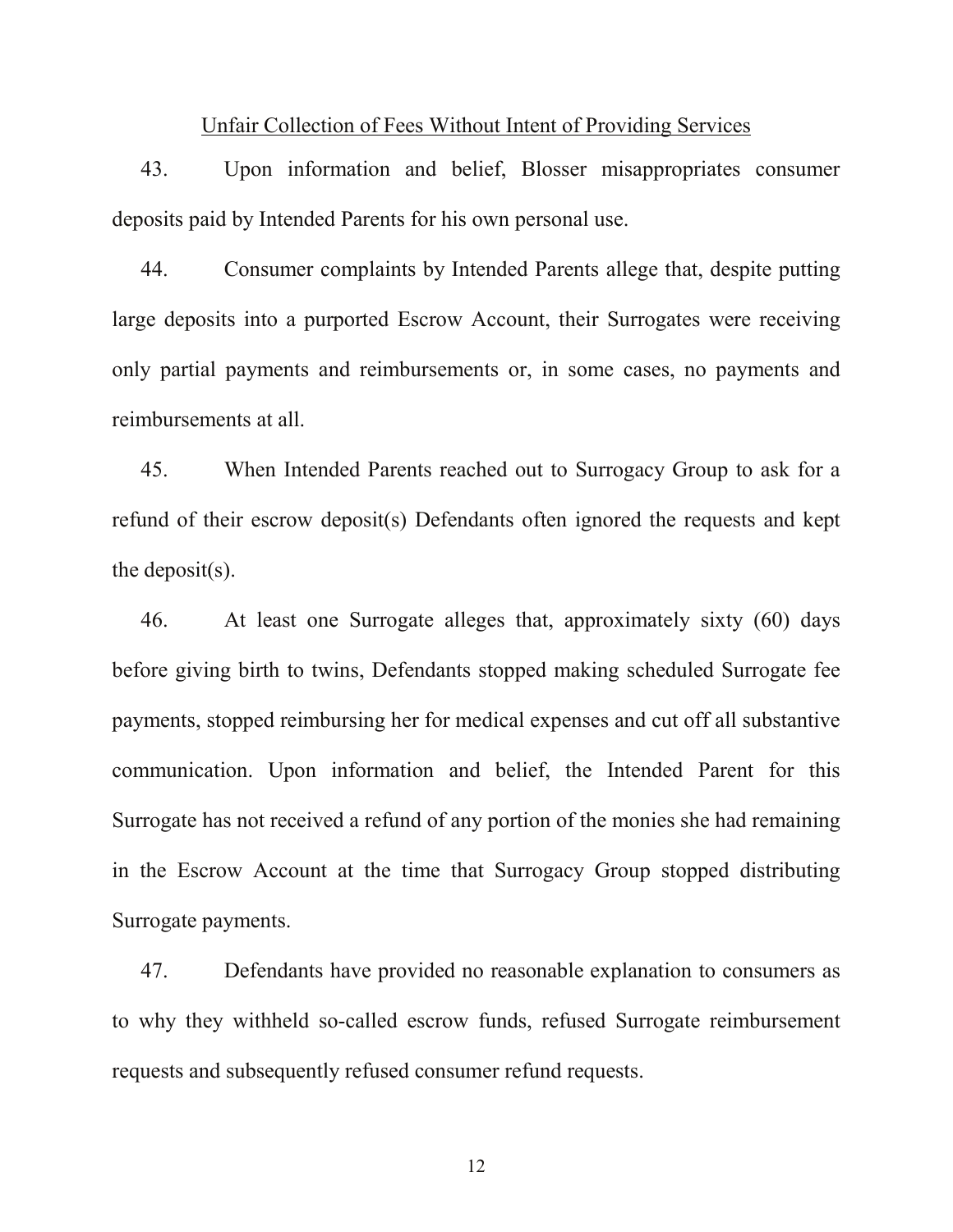48. At least one consumer alleges that, after paying an initial fee, Defendants failed to provide any services at all, including Surrogate matching services, for approximately one (1) year. This consumer further alleges that he and his partner were only provided potential Surrogate matches for review after the consumer submitted a complaint regarding Surrogacy Group to the Better Business Bureau. That same consumer asked Defendants for a refund multiple times but has thus far been unsuccessful in receiving any money back.

49. At least two (2) attorneys who attempted to contact Blosser on behalf of their respective Intended Parent clients to discuss Surrogate payment issues were also unsuccessful in reaching Blosser.

50. As a result of the business practices or patterns set forth herein, Defendants have violated the law, derived financial and personal benefit improperly, and caused substantial financial harm to consumers.

### **INDIVIDUAL DEFENDANT BLOSSER**

51. Blosser, at all material times hereto, has directly participated in the conduct of Surrogacy Group and the deceptive and unfair acts and practices alleged herein, and further orchestrated, collaborated, and facilitated an operation, which has: (1) collected fees from Intended Parents without providing the services advertised and promised; (2) enticed Intended Parents to hire Surrogacy Group for surrogacy services on the basis of material false or misleading statements or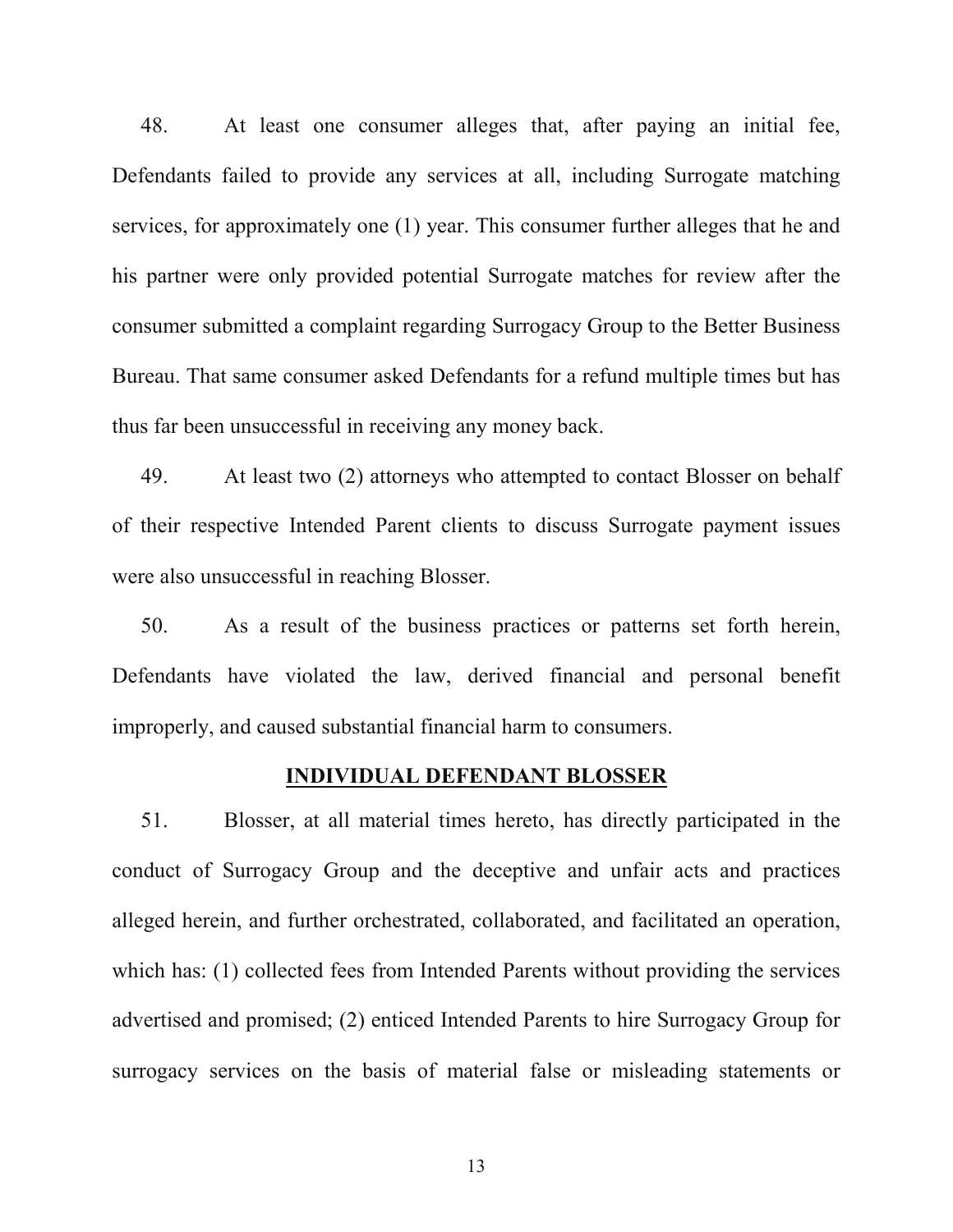omissions; (3) enticed Surrogates to provide surrogacy services using material false or misleading statements or omissions; and (4) failed to pay Surrogates fees and reimbursement; and, other unfair acts and practices.

52. Upon information and belief, Blosser has been the owner and Chief Executive Officer of Surrogacy Group since as early as 2009.

53. Further and upon information and belief, Blosser has the responsibility for hiring and firing the Surrogacy Group's personnel, making key business decisions, approving advertisements and sales claims, and approving Surrogacy Group's policies and practices regarding: customer service, surrogate services, escrow services, advertising, sales, billing, refunds and website content.

54. At all times material hereto, Blosser directly participated in the deceptive and unfair alleged herein, directed and controlled the practices and policies of Surrogacy Group, and had actual or constructive knowledge of the acts and practices alleged herein, or exercised a reckless indifference to the conduct of the Surrogacy Group alleged herein.

## **COUNT I VIOLATIONS OF FDUTPA CHAPTER 501, PART II, FLORIDA STATUTES (2018)**

55. The OAG incorporates and re-alleges the preceding paragraphs as if fully set forth herein.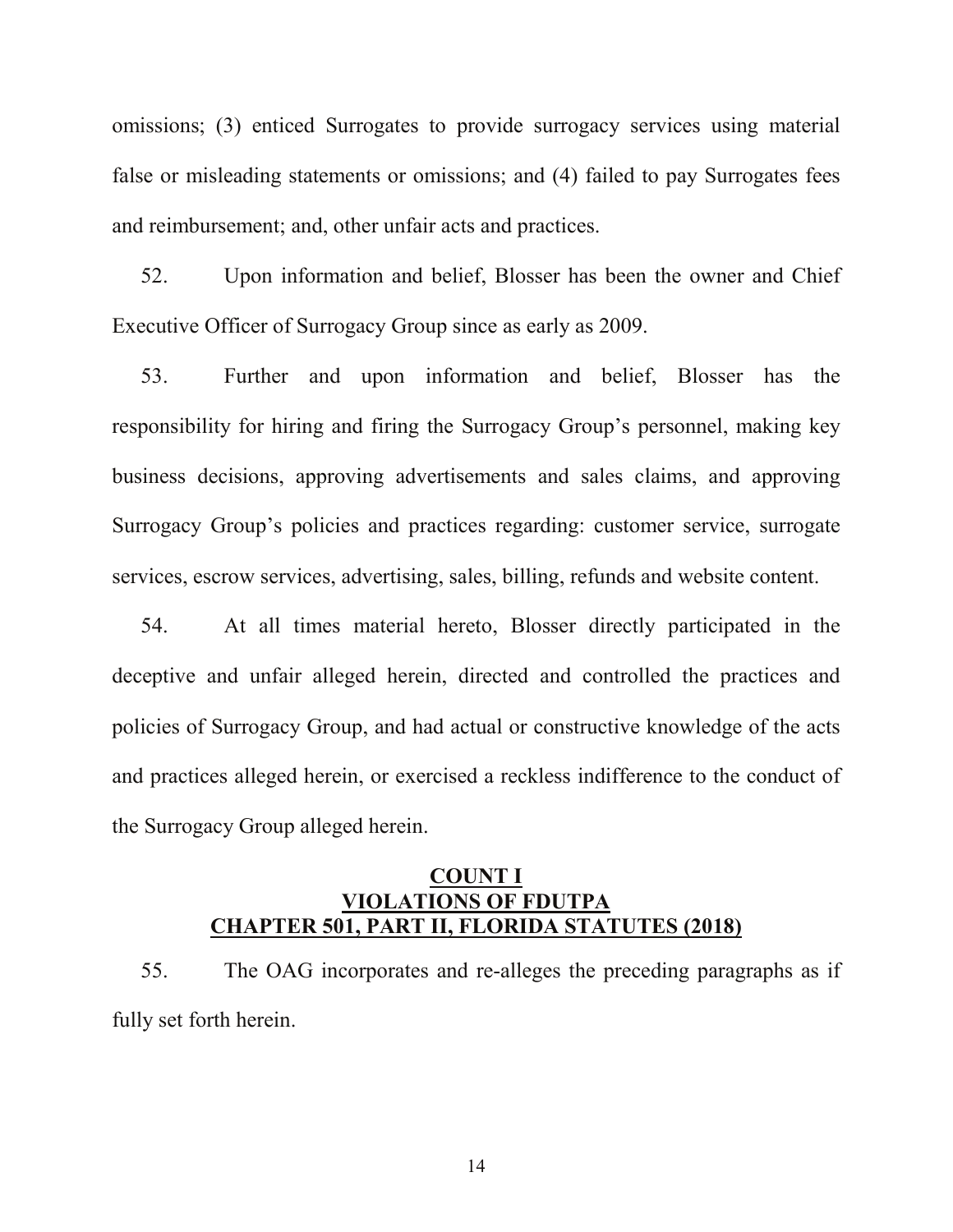56. Section 501.204(1), Florida Statutes (2018) provides that "[u]nfair methods of competition, unconscionable acts or practices, and unfair or deceptive acts or practices in the conduct of any trade or commerce are hereby declared unlawful." The provisions of FDUTPA shall be "construed liberally" to promote and "protect the consuming public and legitimate business enterprises from those who engage in unfair methods of competition, or unconscionable, deceptive, or unfair acts or practices in the conduct of any trade or commerce." § 501.202, Fla. Stat. (2018).

57. As set forth above, Defendants have: 1) committed acts or practices in trade or commerce, which shock the conscience, engaged in representations, acts, practices or omissions, which are material, and which are likely to mislead consumers acting reasonably under the circumstances; 2) committed acts or practices in trade or commerce which offend established public policy and are unethical, oppressive, unscrupulous or substantially injurious to consumers; and, 3) engaged in acts or practices that are likely to cause substantial injury to consumers, which are not reasonably avoidable by consumers themselves or outweighed by countervailing benefits to consumers or competition. Thus, Defendants have engaged in unfair or deceptive acts or practices in the conduct of any trade or commerce in violation of FDUTPA.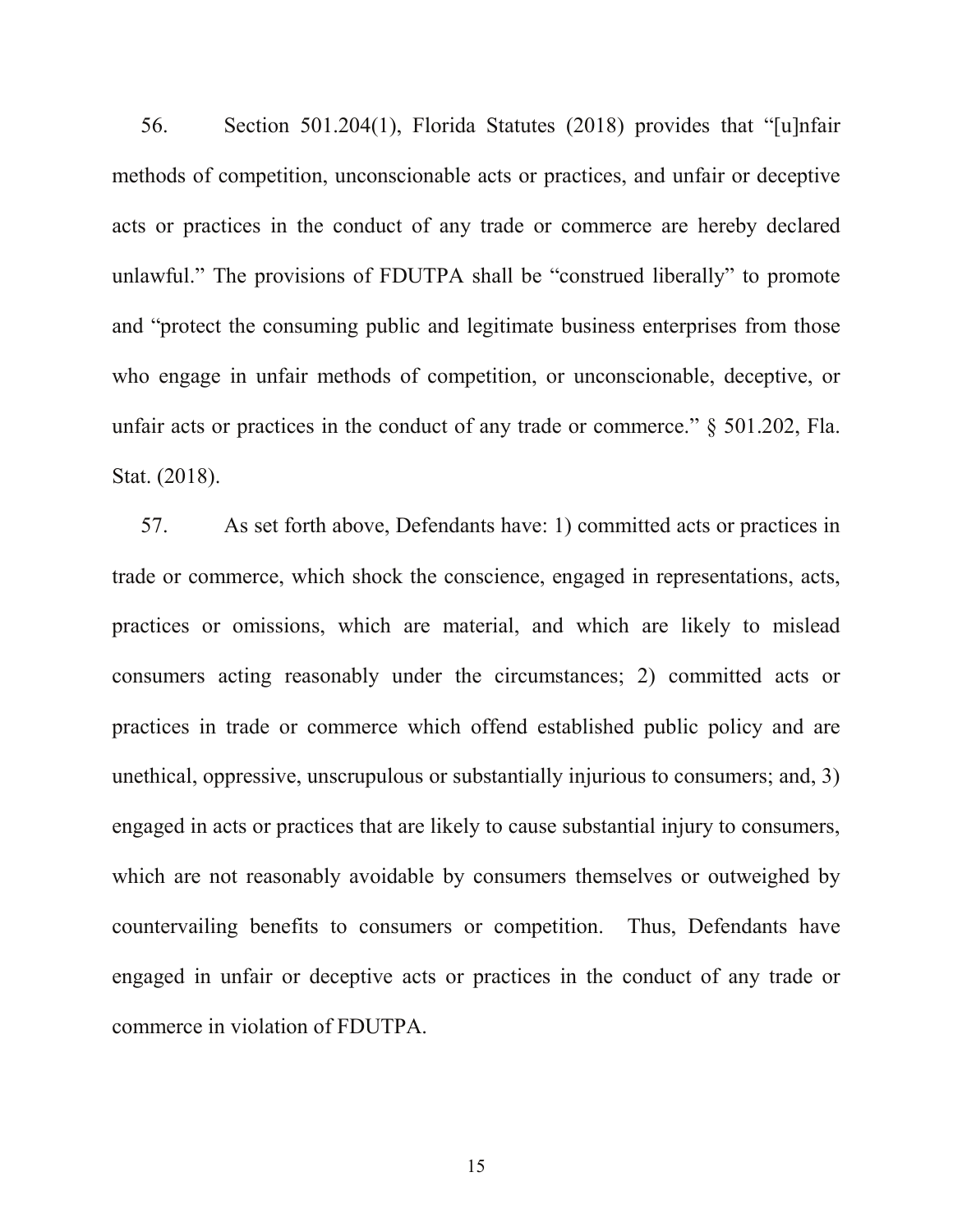58. By occupying a position of control over Surrogacy Group, actually controlling the practices of Surrogacy Group, or personally participating in Surrogacy Group's unlawful conduct, Blosser is jointly and severally liable for Surrogacy Group's FDUTPA violations under this Count I.

59. Defendants willfully engaged in the acts and practices described herein when they knew or should have known that such acts and practices were unfair or deceptive or otherwise prohibited by law. Defendants are jointly and severally liable subject to civil penalties for willful violations of FDUTPA in the amount of Ten Thousand Dollars (\$10,000) for each violation pursuant to Section 501.2075, Florida Statutes (2018).

60. These above-described acts and practices of the Defendants have caused substantial economic injury to the public.

61. Unless Defendants are permanently enjoined from engaging further in the acts and practices complained of herein, Defendants' actions will result in irreparable injury to the public for which there is no adequate remedy at law.

### **PRAYER FOR RELIEF**

**WHEREFORE**, Plaintiff, Office of the Attorney General, State of Florida, Department of Legal Affairs, respectfully requests this Court to:

**I.** Grant a temporary and permanent injunction against Defendants and their officers, agents, servants, employees, attorneys and those persons in active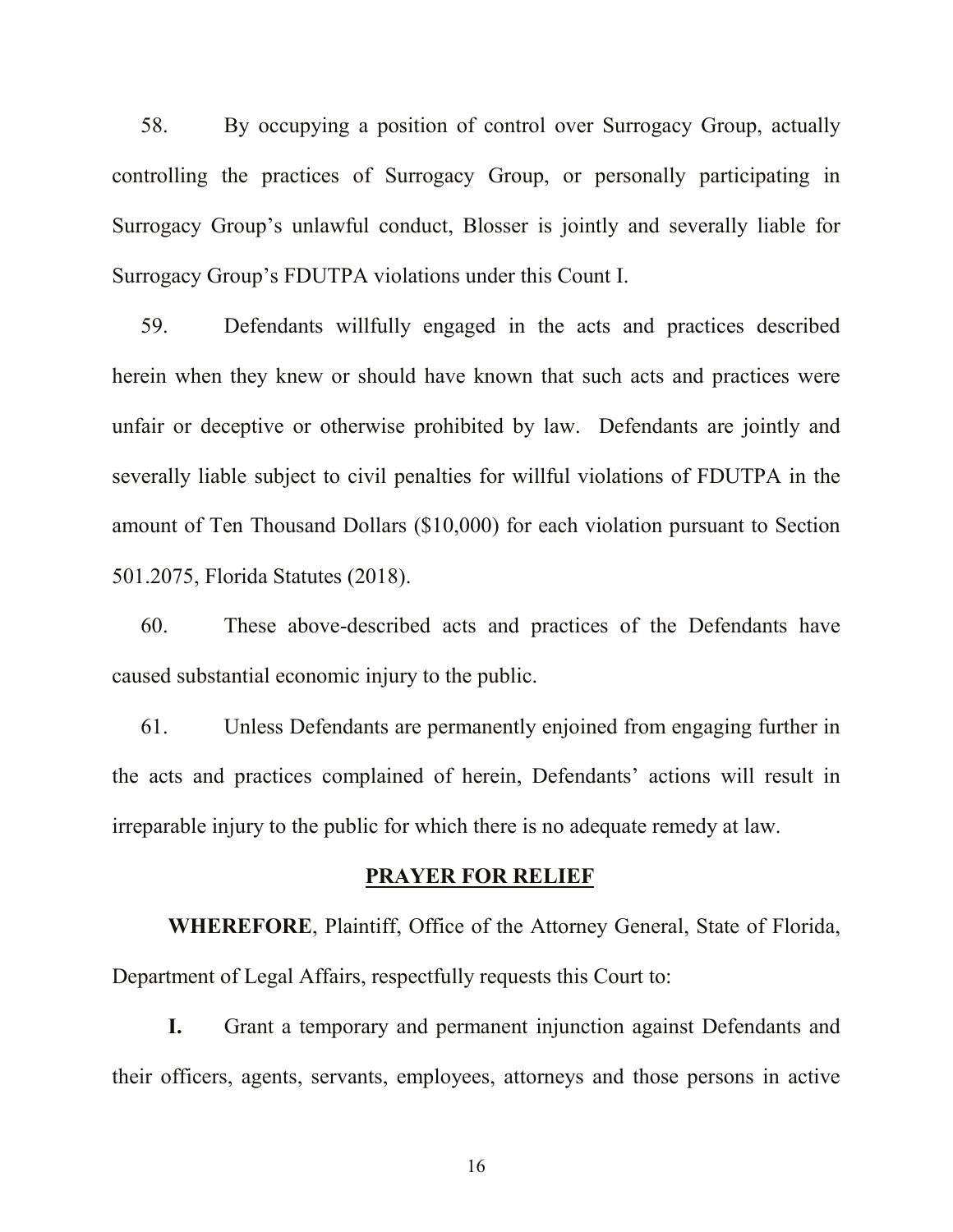concert or participation with them who receive actual notice of this injunction, prohibiting such persons from, *inter alia*:

A. Offering or providing surrogacy related services;

B. Soliciting and directly or indirectly engaging new consumers (including, but not limited to, Intended Parents and potential Surrogates);

C. Destroying, mutilating, concealing, altering, transferring, conveying, encumbering, or disposing of, in any manner, any property or information which has any connection to the operations of Defendants; and

D. Collecting any outstanding payment from consumers.

**II.** Award such legal, equitable, or other relief as is just and appropriate pursuant to Section 501.207(3), Florida Statutes, including but not limited to restitution to customers and disgorgement of all ill-gotten gains.

**III.** Assess against Defendants civil penalties in the amount of Ten Thousand Dollars (\$10,000.00) pursuant to Section 501.2075, Florida Statutes, or Fifteen Thousand Dollars (\$15,000.00) in cases involving senior citizens or handicapped persons, pursuant to Section 501.2077(2), Florida Statutes, for each violation of Chapter 501, Part II, Florida Statutes.